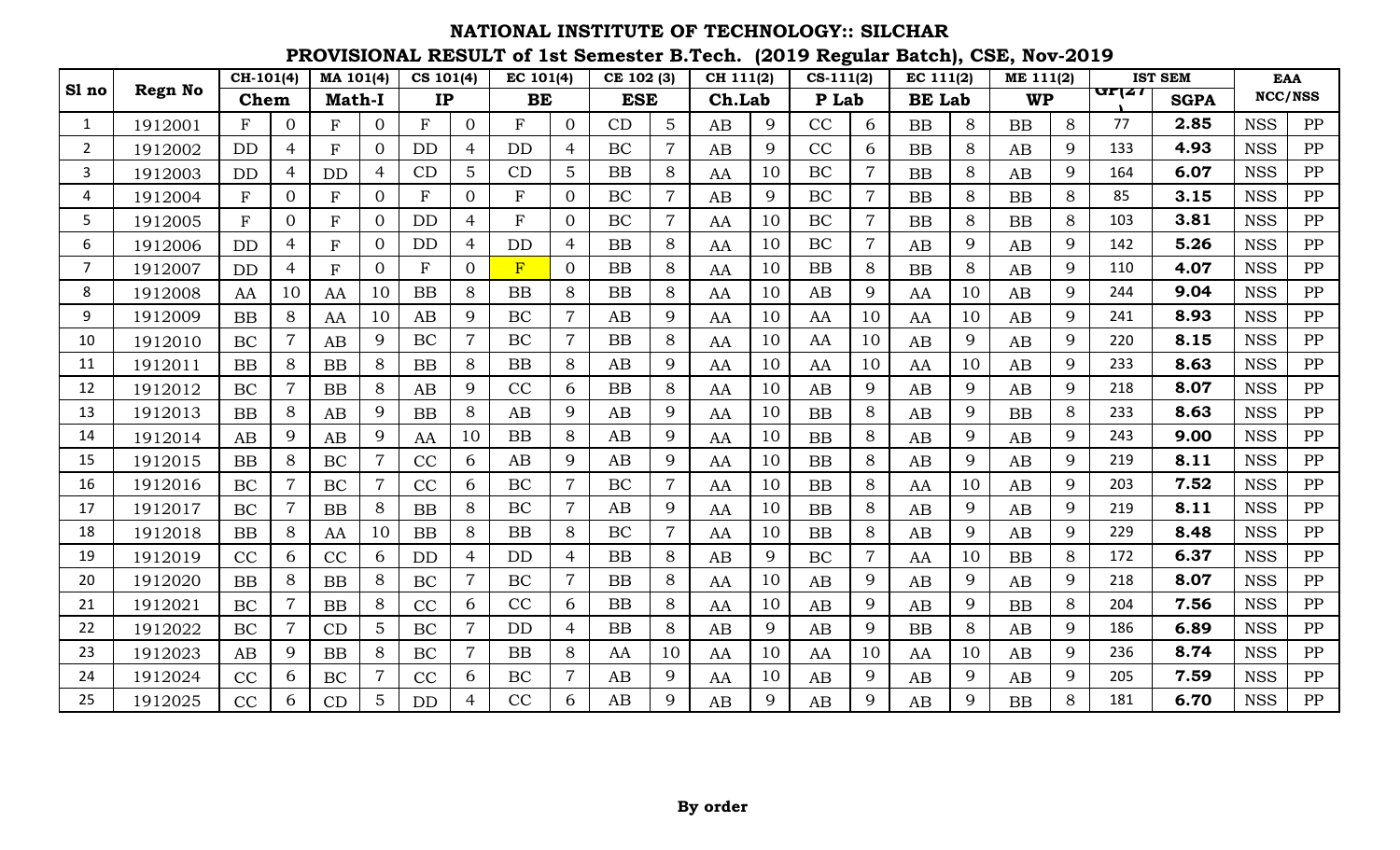|       |                | $CH-101(4)$ |                | MA 101(4)     |                | CS 101(4) |                | EC 101(4) |                 | CE 102 (3) |                | CH 111(2) |    | $CS-111(2)$ |    | EC 111(2)     |    | ME 111(2) |             |       | <b>IST SEM</b> | <b>EAA</b> |            |
|-------|----------------|-------------|----------------|---------------|----------------|-----------|----------------|-----------|-----------------|------------|----------------|-----------|----|-------------|----|---------------|----|-----------|-------------|-------|----------------|------------|------------|
| Sl no | <b>Regn No</b> | Chem        |                | <b>Math-I</b> |                | IP        |                | BE        |                 | <b>ESE</b> |                | Ch.Lab    |    | P Lab       |    | <b>BE</b> Lab |    | <b>WP</b> |             | प्राय | <b>SGPA</b>    |            | NCC/NSS    |
| 26    | 1912026        | CC          | 6              | CD            | $5\phantom{.}$ | <b>BC</b> | $\overline{7}$ | <b>BC</b> | $\overline{7}$  | <b>BB</b>  | 8              | AA        | 10 | AA          | 10 | AB            | 9  | AA        | 10          | 202   | 7.48           | <b>NSS</b> | PP         |
| 27    | 1912027        | <b>BB</b>   | 8              | AB            | 9              | AB        | 9              | <b>BB</b> | 8               | AB         | 9              | AA        | 10 | AA          | 10 | AB            | 9  | AA        | 10          | 241   | 8.93           | <b>NCC</b> | PP         |
| 28    | 1912028        | <b>BB</b>   | 8              | CC            | 6              | BB        | 8              | BC        | $\overline{7}$  | BC         |                | AA        | 10 | <b>BB</b>   | 8  | <b>BB</b>     | 8  | BB        | 8           | 205   | 7.59           | <b>NSS</b> | PP         |
| 29    | 1912029        | BC          | $\overline{7}$ | W             | $\Omega$       | <b>BB</b> | 8              | CD        | 5               | <b>BB</b>  | 8              | AA        | 10 | AB          | 9  | AB            | 9  | BB        | 8           | 176   | 6.52           | <b>NSS</b> | PP         |
| 30    | 1912030        | <b>BB</b>   | 8              | AA            | 10             | CD        | 5              | BB        | 8               | AB         | 9              | AA        | 10 | BC          | 7  | AB            | 9  | AA        | 10          | 223   | 8.26           | <b>NSS</b> | PP         |
| 31    | 1912031        | CC          | 6              | CD            | $5\phantom{.}$ | CC        | 6              | BC        | $\overline{7}$  | BC         | $\overline{7}$ | AA        | 10 | BB          | 8  | AB            | 9  | AB        | 9           | 189   | 7.00           | <b>NSS</b> | PP         |
| 32    | 1912032        | CC          | 6              | CC            | 6              | CD        | 5              | CD        | 5               | <b>BB</b>  | 8              | AA        | 10 | <b>BB</b>   | 8  | <b>BB</b>     | 8  | AB        | 9           | 182   | 6.74           | <b>NSS</b> | PP         |
| 33    | 1912033        | <b>BC</b>   |                | CC            | 6              | BB        | 8              | <b>BC</b> | $\overline{7}$  | <b>BB</b>  | 8              | AA        | 10 | AB          | 9  | AB            | 9  | BB        | 8           | 208   | 7.70           | <b>NSS</b> | PP         |
| 34    | 1912034        | CC          | 6              | BC            |                | BC        | $\overline{7}$ | CC        | 6               | <b>BB</b>  | 8              | AB        | 9  | <b>BB</b>   | 8  | AB            | 9  | AB        | 9           | 198   | 7.33           | <b>NSS</b> | PP         |
| 35    | 1912035        | AB          | 9              | AB            | 9              | <b>BC</b> | $\overline{7}$ | BB        | 8               | BB         | 8              | AA        | 10 | AB          | 9  | AA            | 10 | AB        | 9           | 232   | 8.59           | <b>NSS</b> | PP         |
| 36    | 1912036        | <b>BB</b>   | 8              | AB            | 9              | BC        | $\overline{7}$ | <b>BB</b> | 8               | <b>BB</b>  | 8              | AA        | 10 | AA          | 10 | AB            | 9  | AB        | 9           | 228   | 8.44           | <b>NSS</b> | ${\rm PP}$ |
| 37    | 1912037        | AB          | 9              | AA            | 10             | AB        | 9              | AB        | 9               | AB         | 9              | AA        | 10 | AA          | 10 | AA            | 10 | AB        | 9           | 253   | 9.37           | <b>NSS</b> | PP         |
| 38    | 1912038        | AB          | 9              | BC            | $\overline{7}$ | AB        | 9              | <b>BB</b> | 8               | AB         | 9              | AB        | 9  | BB          | 8  | <b>BB</b>     | 8  | <b>BB</b> | 8           | 225   | 8.33           | <b>NSS</b> | PP         |
| 39    | 1912039        | BC          |                | AA            | 10             | BB        | 8              | BC        | $\overline{7}$  | <b>BB</b>  | 8              | AB        | 9  | AB          | 9  | <b>BB</b>     | 8  | <b>BB</b> | 8           | 220   | 8.15           | <b>NSS</b> | PP         |
| 40    | 1912040        | CC          | 6              | CC            | 6              | BC        | $\overline{7}$ | CC        | 6               | <b>BB</b>  | 8              | AB        | 9  | AB          | 9  | <b>BB</b>     | 8  | <b>BB</b> | 8           | 192   | 7.11           | <b>NSS</b> | PP         |
| 41    | 1912041        | BB          | 8              | BC            |                | <b>BB</b> | 8              | BC        | $\overline{7}$  | AB         | 9              | AA        | 10 | AB          | 9  | AB            | 9  | BB        | 8           | 219   | 8.11           | <b>NSS</b> | PP         |
| 42    | 1912042        | BC          |                | BC            | $\overline{7}$ | BC        | $\overline{7}$ | BC        | $\overline{7}$  | <b>BB</b>  | 8              | AA        | 10 | AA          | 10 | <b>BB</b>     | 8  | AB        | 9           | 210   | 7.78           | <b>NSS</b> | ${\rm PP}$ |
| 43    | 1912043        | <b>BB</b>   | 8              | AB            | 9              | BC        | $\overline{7}$ | <b>BC</b> | $\overline{7}$  | <b>BB</b>  | 8              | AB        | 9  | AA          | 10 | AB            | 9  | AA        | 10          | 224   | 8.30           | <b>NSS</b> | PP         |
| 44    | 1912044        | <b>BC</b>   | $\overline{7}$ | CD            | 5 <sup>5</sup> | CC        | 6              | CD        | $5\overline{)}$ | <b>BB</b>  | 8              | AB        | 9  | AB          | 9  | <b>BB</b>     | 8  | <b>BB</b> | 8           | 184   | 6.81           | <b>NSS</b> | PP         |
| 45    | 1912045        | AB          | 9              | AA            | 10             | AB        | 9              | AA        | 10              | AB         | 9              | AA        | 10 | AA          | 10 | AB            | 9  | AB        | 9           | 255   | 9.44           | <b>NSS</b> | PP         |
| 46    | 1912046        | CD          | 5              | CC            | 6              | CD        | 5              | <b>DD</b> | $\overline{4}$  | BC         | $\overline{7}$ | AB        | 9  | AA          | 10 | AB            | 9  | AB        | 9           | 175   | 6.48           | <b>NSS</b> | PP         |
| 47    | 1912047        | AA          | 10             | <b>BB</b>     | 8              | <b>BB</b> | 8              | AB        | 9               | AA         | 10             | AB        | 9  | AA          | 10 | AB            | 9  | AB        | 9           | 244   | 9.04           | <b>NSS</b> | PP         |
| 48    | 1912048        | <b>BB</b>   | 8              | <b>BB</b>     | 8              | <b>BB</b> | 8              | <b>BC</b> | $\overline{7}$  | BC         | $\overline{7}$ | AA        | 10 | AB          | 9  | AB            | 9  | AB        | $\mathbf Q$ | 219   | 8.11           | <b>NSS</b> | PP         |
| 49    | 1912049        | AB          | 9              | CC            | 6              | BB        | 8              | BC        | $\overline{7}$  | BC         | $\overline{7}$ | AA        | 10 | BB          | 8  | AB            | 9  | AB        | 9           | 213   | 7.89           | <b>NSS</b> | PP         |
| 50    | 1912050        | <b>BC</b>   |                | BC            |                | <b>BC</b> | $\overline{7}$ | <b>BC</b> | $\overline{7}$  | AB         | Q              | AA        | 10 | AB          | 9  | AA            | 10 | AB        | 9           | 215   | 7.96           | <b>NSS</b> | PP         |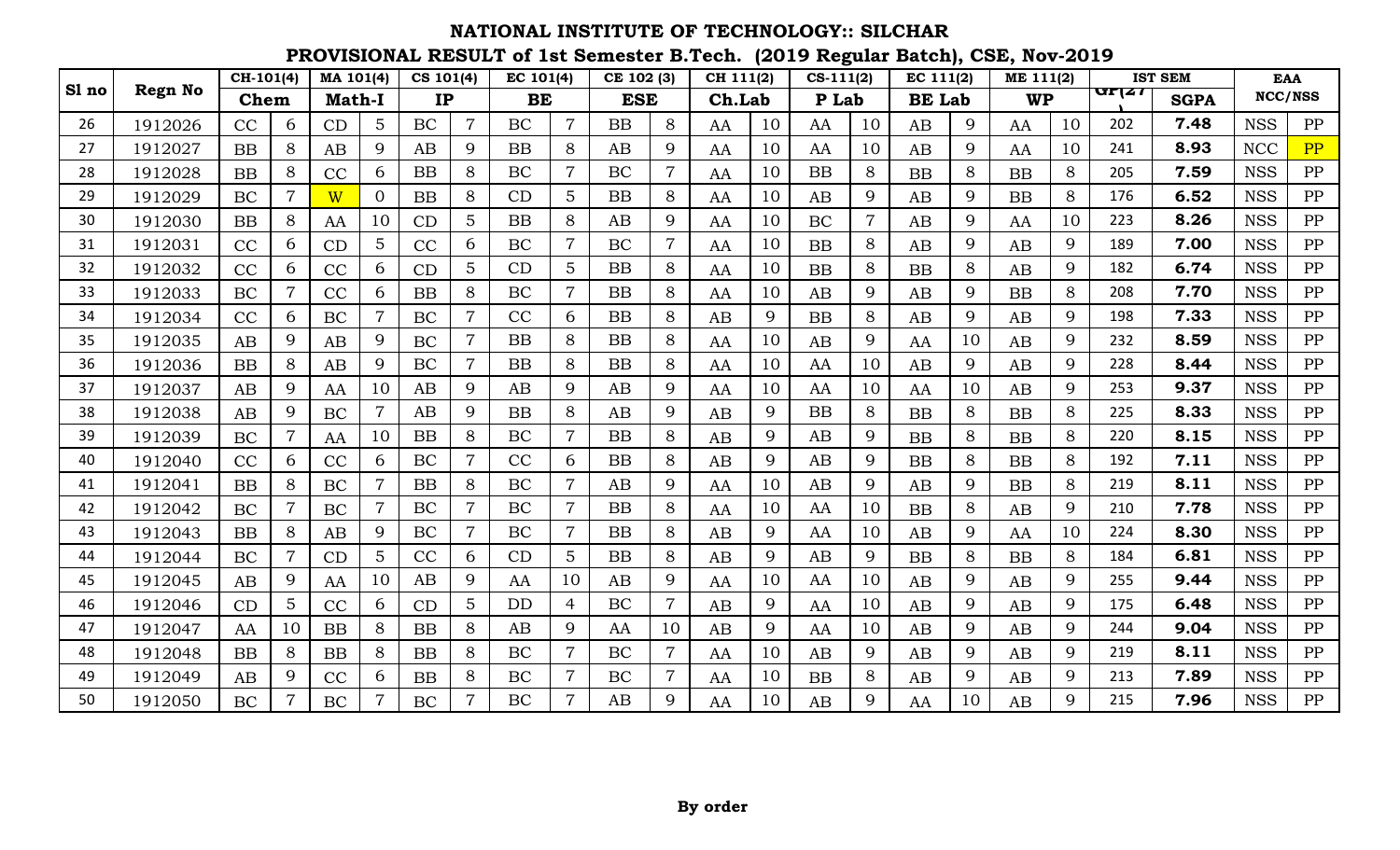|       |                | $CH-101(4)$ |    | $\overline{MA}$ 101(4) |          | CS 101(4) |                | EC 101(4) |                | CE 102 (3) |                | CH 111(2) |    | $CS-111(2)$ |                | EC 111(2)     |                | ME 111(2) |             |               | <b>IST SEM</b> | <b>EAA</b> |            |
|-------|----------------|-------------|----|------------------------|----------|-----------|----------------|-----------|----------------|------------|----------------|-----------|----|-------------|----------------|---------------|----------------|-----------|-------------|---------------|----------------|------------|------------|
| Sl no | <b>Regn No</b> | Chem        |    | <b>Math-I</b>          |          | IP        |                | BE        |                | <b>ESE</b> |                | Ch.Lab    |    | P Lab       |                | <b>BE Lab</b> |                | <b>WP</b> |             | $\pi$ r $\mu$ | <b>SGPA</b>    | NCC/NSS    |            |
| 51    | 1912051        | CC          | 6  | CC                     | 6        | BB        | 8              | CC        | 6              | <b>BC</b>  | 7              | <b>BB</b> | 8  | AB          | 9              | BC            | $\overline{7}$ | AB        | 9           | 191           | 7.07           | <b>NSS</b> | PP         |
| 52    | 1912052        | <b>BB</b>   | 8  | AB                     | 9        | AB        | 9              | AB        | 9              | BB         | 8              | AA        | 10 | AB          | 9              | AB            | 9              | AB        | 9           | 238           | 8.81           | <b>NSS</b> | PP         |
| 53    | 1912053        | <b>BB</b>   | 8  | CC                     | 6        | BB        | 8              | CC        | 6              | <b>BB</b>  | 8              | AB        | 9  | AB          | 9              | AA            | 10             | AB        | 9           | 210           | 7.78           | <b>NSS</b> | PP         |
| 54    | 1912054        | CD          | 5  | W                      | $\Omega$ | AB        | 9              | <b>DD</b> | $\overline{4}$ | <b>BC</b>  | $\overline{7}$ | AB        | 9  | <b>BB</b>   | 8              | AB            | 9              | AB        | 9           | 163           | 6.04           | <b>NSS</b> | PP         |
| 55    | 1912055        | CD          | 5  | <b>DD</b>              | 4        | <b>BC</b> | $\overline{7}$ | <b>DD</b> | $\overline{4}$ | CC         | 6              | AB        | 9  | <b>BC</b>   | $\overline{7}$ | AB            | 9              | <b>BB</b> | 8           | 164           | 6.07           | <b>NCC</b> | PP         |
| 56    | 1912056        | <b>BB</b>   | 8  | AB                     | 9        | <b>BB</b> | 8              | BC        | $\overline{7}$ | AB         | 9              | AA        | 10 | AB          | 9              | AB            | 9              | AB        | 9           | 229           | 8.48           | <b>NSS</b> | PP         |
| 57    | 1912057        | BC          |    | DD                     | 4        | CC        | 6              | CD        | 5              | <b>BB</b>  | 8              | <b>BB</b> | 8  | BC          | $\overline{7}$ | <b>BB</b>     | 8              | <b>BB</b> | 8           | 174           | 6.44           | <b>NSS</b> | ${\rm PP}$ |
| 58    | 1912058        | AB          | 9  | BB                     | 8        | AB        | 9              | AB        | 9              | AB         | 9              | AA        | 10 | AB          | 9              | AB            | 9              | AB        | 9           | 241           | 8.93           | <b>NSS</b> | ${\rm PP}$ |
| 59    | 1912059        | AA          | 10 | AB                     | 9        | AB        | 9              | AB        | 9              | AB         | 9              | AA        | 10 | AB          | 9              | AA            | 10             | AB        | 9           | 251           | 9.30           | <b>NSS</b> | PP         |
| 60    | 1912060        | CC          | 6  | <b>BB</b>              | 8        | CD        | 5              | <b>DD</b> | 4              | BC         | $\overline{7}$ | AA        | 10 | AB          | 9              | <b>BB</b>     | 8              | AB        | 9           | 185           | 6.85           | <b>NSS</b> | ${\rm PP}$ |
| 61    | 1912061        | <b>BB</b>   | 8  | BB                     | 8        | BB        | 8              | <b>BB</b> | 8              | BB         | 8              | AB        | 9  | AB          | 9              | AB            | 9              | <b>BB</b> | 8           | 222           | 8.22           | <b>NSS</b> | PP         |
| 62    | 1912062        | <b>BB</b>   | 8  | CC                     | 6        | <b>BC</b> | $\overline{7}$ | CC        | 6              | AB         | 9              | <b>BB</b> | 8  | AB          | 9              | AB            | 9              | AB        | 9           | 205           | 7.59           | <b>NSS</b> | PP         |
| 63    | 1912063        | CC          | 6  | CC                     | 6        | BC        | $\overline{7}$ | CD        | 5              | <b>BC</b>  | $\overline{7}$ | AB        | 9  | BB          | 8              | <b>BB</b>     | 8              | AB        | 9           | 185           | 6.85           | <b>NSS</b> | PP         |
| 64    | 1912064        | BC          |    | <b>BB</b>              | 8        | CC        | 6              | BC        | $\overline{7}$ | <b>BB</b>  | 8              | AA        | 10 | AB          | 9              | BC            | $\overline{7}$ | <b>BB</b> | 8           | 204           | 7.56           | <b>NSS</b> | PP         |
| 65    | 1912065        | <b>BB</b>   | 8  | BB                     | 8        | BB        | 8              | BC        | $\overline{7}$ | BC         |                | AA        | 10 | AB          | 9              | AB            | 9              | AB        | 9           | 219           | 8.11           | <b>NSS</b> | PP         |
| 66    | 1912066        | AB          | 9  | BC                     |          | CC        | 6              | <b>BB</b> | 8              | BB         | 8              | AA        | 10 | BB          | 8              | <b>BB</b>     | 8              | AB        | 9           | 214           | 7.93           | <b>NSS</b> | ${\rm PP}$ |
| 67    | 1912067        | AB          | 9  | BB                     | 8        | AB        | 9              | AB        | 9              | <b>BB</b>  | 8              | AB        | 9  | AB          | 9              | AA            | 10             | AB        | 9           | 238           | 8.81           | <b>NSS</b> | PP         |
| 68    | 1912068        | AB          | 9  | BC                     |          | CC        | 6              | AB        | 9              | BB         | 8              | AA        | 10 | AB          | 9              | AB            | 9              | AB        | 9           | 222           | 8.22           | <b>NSS</b> | PP         |
| 69    | 1912069        | <b>BB</b>   | 8  | BB                     | 8        | BB        | 8              | BC        | $\overline{7}$ | <b>BB</b>  | 8              | AB        | 9  | AB          | 9              | AA            | 10             | <b>BB</b> | 8           | 220           | 8.15           | <b>NSS</b> | PP         |
| 70    | 1912070        | <b>BB</b>   | 8  | AB                     | 9        | <b>BC</b> | $\overline{7}$ | <b>BC</b> | $\overline{7}$ | AB         | 9              | AB        | 9  | AB          | 9              | <b>BB</b>     | 8              | AB        | 9           | 221           | 8.19           | <b>NSS</b> | PP         |
| 71    | 1912071        | BC          |    | CC                     | 6        | BC        | $\overline{7}$ | CC        | 6              | <b>BB</b>  | 8              | AB        | 9  | BB          | 8              | <b>BB</b>     | 8              | AB        | 9           | 196           | 7.26           | <b>NCC</b> | PP         |
| 72    | 1912073        | CD          | 5  | DD                     |          | <b>DD</b> | $\overline{4}$ | CD        | 5              | CC         | 6              | AB        | 9  | BB          | 8              | <b>BB</b>     | 8              | <b>BB</b> | 8           | 156           | 5.78           | <b>NSS</b> | PP         |
| 73    | 1912074        | CC          | 6  | DD                     |          | <b>DD</b> | $\overline{4}$ | CC        | 6              | <b>BC</b>  |                | AB        | 9  | BB          | 8              | AB            | 9              | AB        | 9           | 171           | 6.33           | <b>NSS</b> | PP         |
| 74    | 1912075        | BC          |    | <b>BB</b>              | 8        | AB        | $\mathbf Q$    | <b>BB</b> | 8              | <b>BB</b>  | 8              | AA        | 10 | AB          | $\mathbf Q$    | <b>BB</b>     | 8              | AB        | $\mathbf Q$ | 224           | 8.30           | <b>NSS</b> | PP         |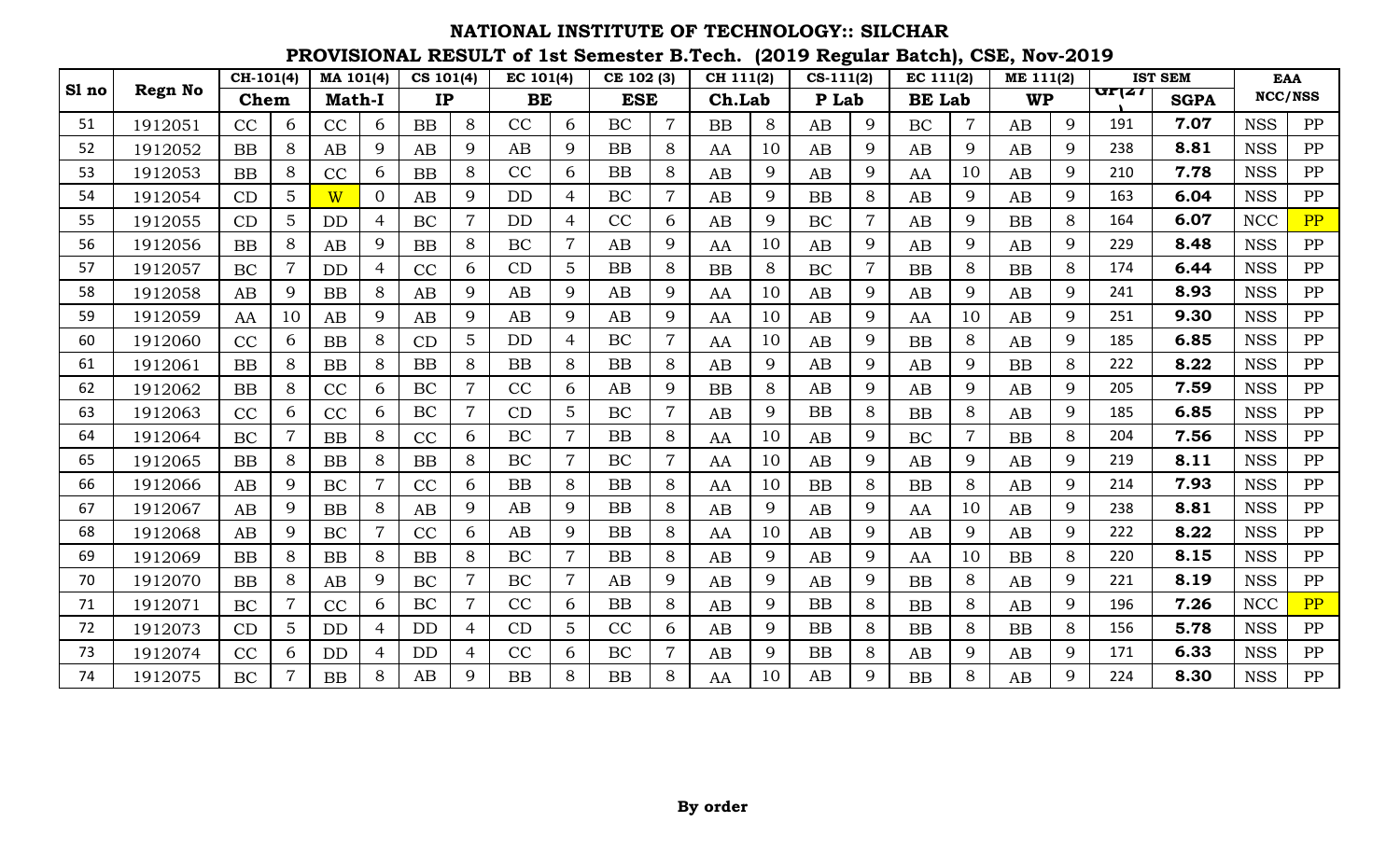|       |                | $CH-101(4)$ |                | MA 101(4)     |                 | CS 101(4) |                | EC 101(4)    |                | CE 102 (3) |                | CH 111(2) |             | $CS-111(2)$ |                | EC 111(2)     |                | ME 111(2) |   |               | <b>IST SEM</b> | <b>EAA</b> |            |
|-------|----------------|-------------|----------------|---------------|-----------------|-----------|----------------|--------------|----------------|------------|----------------|-----------|-------------|-------------|----------------|---------------|----------------|-----------|---|---------------|----------------|------------|------------|
| Sl no | <b>Regn No</b> | Chem        |                | <b>Math-I</b> |                 | IP        |                | <b>BE</b>    |                | <b>ESE</b> |                | Ch.Lab    |             | P Lab       |                | <b>BE</b> Lab |                | <b>WP</b> |   | $\pi$ r $\mu$ | <b>SGPA</b>    | NCC/NSS    |            |
| 75    | 1912076        | BC          |                | BB            | 8               | <b>BC</b> | $\overline{7}$ | <b>BB</b>    | 8              | AB         | 9              | AB        | 9           | AA          | 10             | AB            | 9              | AB        | 9 | 221           | 8.19           | <b>NCC</b> | PP         |
| 76    | 1912077        | CC          | 6              | <b>BC</b>     | $\overline{7}$  | BC        | $\overline{7}$ | <b>BB</b>    | 8              | BC         | $\overline{7}$ | AB        | 9           | AB          | 9              | AB            | 9              | AB        | 9 | 205           | 7.59           | <b>NSS</b> | PP         |
| 77    | 1912078        | <b>BB</b>   | 8              | AB            | 9               | BC        | $\overline{7}$ | AB           | 9              | <b>BB</b>  | 8              | AB        | 9           | AB          | 9              | AB            | 9              | AB        | 9 | 228           | 8.44           | <b>NSS</b> | PP         |
| 78    | 1912079        | AB          | 9              | AB            | 9               | <b>BB</b> | 8              | <b>BB</b>    | 8              | AB         | 9              | AB        | 9           | AB          | 9              | AB            | 9              | AB        | 9 | 235           | 8.70           | <b>NSS</b> | PP         |
| 79    | 1912080        | <b>BB</b>   | 8              | AB            | 9               | AA        | 10             | <b>BB</b>    | 8              | AB         | 9              | AA        | 10          | AB          | 9              | AA            | 10             | AB        | 9 | 243           | 9.00           | <b>NSS</b> | PP         |
| 80    | 1912081        | CD          | 5              | CC            | 6               | <b>DD</b> | $\overline{4}$ | <b>DD</b>    | 4              | BC         | $\overline{7}$ | AA        | 10          | BB          | 8              | <b>BB</b>     | 8              | <b>BB</b> | 8 | 165           | 6.11           | <b>NSS</b> | PP         |
| 81    | 1912082        | BC          |                | AB            | 9               | <b>BB</b> | 8              | <b>BB</b>    | 8              | <b>BB</b>  | 8              | AA        | 10          | AB          | 9              | AB            | 9              | AB        | 9 | 226           | 8.37           | <b>NCC</b> | PP         |
| 82    | 1912083        | CD          | 5              | CD            | 5               | <b>DD</b> | 4              | CD           | 5 <sup>5</sup> | <b>BB</b>  | 8              | AB        | 9           | AB          | 9              | <b>BB</b>     | 8              | <b>BB</b> | 8 | 168           | 6.22           | <b>NCC</b> | PP         |
| 83    | 1912084        | <b>BB</b>   | 8              | AB            | 9               | BB        | 8              | <b>BB</b>    | 8              | AB         | 9              | AA        | 10          | AB          | 9              | AB            | 9              | BB        | 8 | 231           | 8.56           | <b>NSS</b> | PP         |
| 84    | 1912085        | CC          | 6              | CD            | $5\overline{)}$ | CC        | 6              | CC           | 6              | <b>BB</b>  | 8              | AA        | 10          | <b>BB</b>   | 8              | <b>BB</b>     | 8              | AB        | 9 | 186           | 6.89           | <b>NSS</b> | PP         |
| 85    | 1912086        | CD          | 5              | DD            | 4               | CD        | 5              | <b>DD</b>    | 4              | BC         | $\overline{7}$ | AB        | 9           | AB          | 9              | BC            | $\overline{7}$ | <b>BB</b> | 8 | 159           | 5.89           | <b>NSS</b> | ${\rm PP}$ |
| 86    | 1912087        | BC          |                | CC            | 6               | BC        | $\overline{7}$ | <b>BC</b>    | $\overline{7}$ | BC         | 7              | AA        | 10          | AA          | 10             | AB            | 9              | AB        | 9 | 205           | 7.59           | <b>NSS</b> | PP         |
| 87    | 1912088        | CD          | 5              | W             | $\overline{0}$  | CC        | 6              | CD           | 5              | <b>BB</b>  | 8              | AA        | 10          | <b>BC</b>   | $\overline{7}$ | <b>BB</b>     | 8              | <b>BB</b> | 8 | 154           | 5.70           | <b>NSS</b> | PP         |
| 88    | 1912089        | BC          |                | CC            | 6               | CC        | 6              | CC           | 6              | <b>BB</b>  | 8              | AB        | 9           | CC          | 6              | <b>BB</b>     | 8              | <b>BB</b> | 8 | 186           | 6.89           | <b>NSS</b> | PP         |
| 89    | 1912090        | CC          | 6              | CC            | 6               | CC        | 6              | CC           | 6              | <b>BB</b>  | 8              | AA        | 10          | <b>BB</b>   | 8              | AB            | 9              | AB        | 9 | 192           | 7.11           | <b>NSS</b> | PP         |
| 90    | 1912091        | CD          | 5              | DD            | 4               | <b>DD</b> | $\overline{4}$ | CD           | 5              | <b>BB</b>  | 8              | AA        | 10          | BB          | 8              | <b>BB</b>     | 8              | <b>BB</b> | 8 | 164           | 6.07           | <b>NSS</b> | PP         |
| 91    | 1912092        | BC          |                | CC            | 6               | CC        | 6              | <b>BC</b>    | $\overline{7}$ | <b>BB</b>  | 8              | AA        | 10          | BC          | $\overline{7}$ | <b>BB</b>     | 8              | <b>BB</b> | 8 | 194           | 7.19           | <b>NSS</b> | PP         |
| 92    | 1912093        | CD          | 5              | CD            | $\overline{5}$  | <b>BB</b> | 8              | CC           | 6              | <b>BB</b>  | 8              | AA        | 10          | AA          | 10             | <b>BB</b>     | 8              | <b>BB</b> | 8 | 192           | 7.11           | <b>NSS</b> | PP         |
| 93    | 1912094        | CC          | 6              | <b>BB</b>     | 8               | CC        | 6              | <b>BC</b>    | $\overline{7}$ | AB         | 9              | AB        | 9           | AB          | 9              | <b>BB</b>     | 8              | <b>BB</b> | 8 | 203           | 7.52           | <b>NSS</b> | PP         |
| 94    | 1912095        | CD          | 5              | AB            | 9               | BC        | $\overline{7}$ | BC           | $\overline{7}$ | BC         |                | AB        | 9           | <b>BB</b>   | 8              | <b>BB</b>     | 8              | <b>BB</b> | 8 | 199           | 7.37           | <b>NSS</b> | PP         |
| 95    | 1912096        | BC          | 7              | AB            | 9               | CC        | 6              | CC           | 6              | AB         | 9              | AA        | 10          | CC          | 6              | <b>BB</b>     | 8              | AB        | 9 | 205           | 7.59           | <b>NSS</b> | PP         |
| 96    | 1912097        | <b>DD</b>   | $\overline{4}$ | DD            | $\overline{4}$  | CC        | 6              | $\mathbf{F}$ | $\overline{0}$ | CC         | 6              | AB        | 9           | AB          | 9              | <b>BB</b>     | 8              | <b>BB</b> | 8 | 142           | 5.26           | <b>NSS</b> | PP         |
| 97    | 1912098        | DD          | $\overline{4}$ | <b>DD</b>     | $\overline{4}$  | <b>DD</b> | $\overline{4}$ | <b>DD</b>    | $\overline{4}$ | BC         | $\overline{7}$ | AB        | $\mathbf Q$ | <b>BB</b>   | 8              | <b>BB</b>     | 8              | AB        | 9 | 153           | 5.67           | <b>NSS</b> | PP         |
| 98    | 1912099        | <b>DD</b>   | 4              | $\mathbf F$   | $\overline{0}$  | CD        | 5              | <b>DD</b>    | 4              | <b>BB</b>  | 8              | AA        | 10          | BC          | $\overline{7}$ | AB            | 9              | BB        | 8 | 144           | 5.33           | <b>NSS</b> | PP         |
| 99    | 1912100        | <b>DD</b>   |                | F             |                 | <b>DD</b> | 4              | $\mathbf{F}$ | 0              | <b>BB</b>  | 8              | AB        | 9           | <b>BC</b>   | 7              | <b>BB</b>     | 8              | <b>BB</b> | 8 | 120           | 4.44           | <b>NSS</b> | PP         |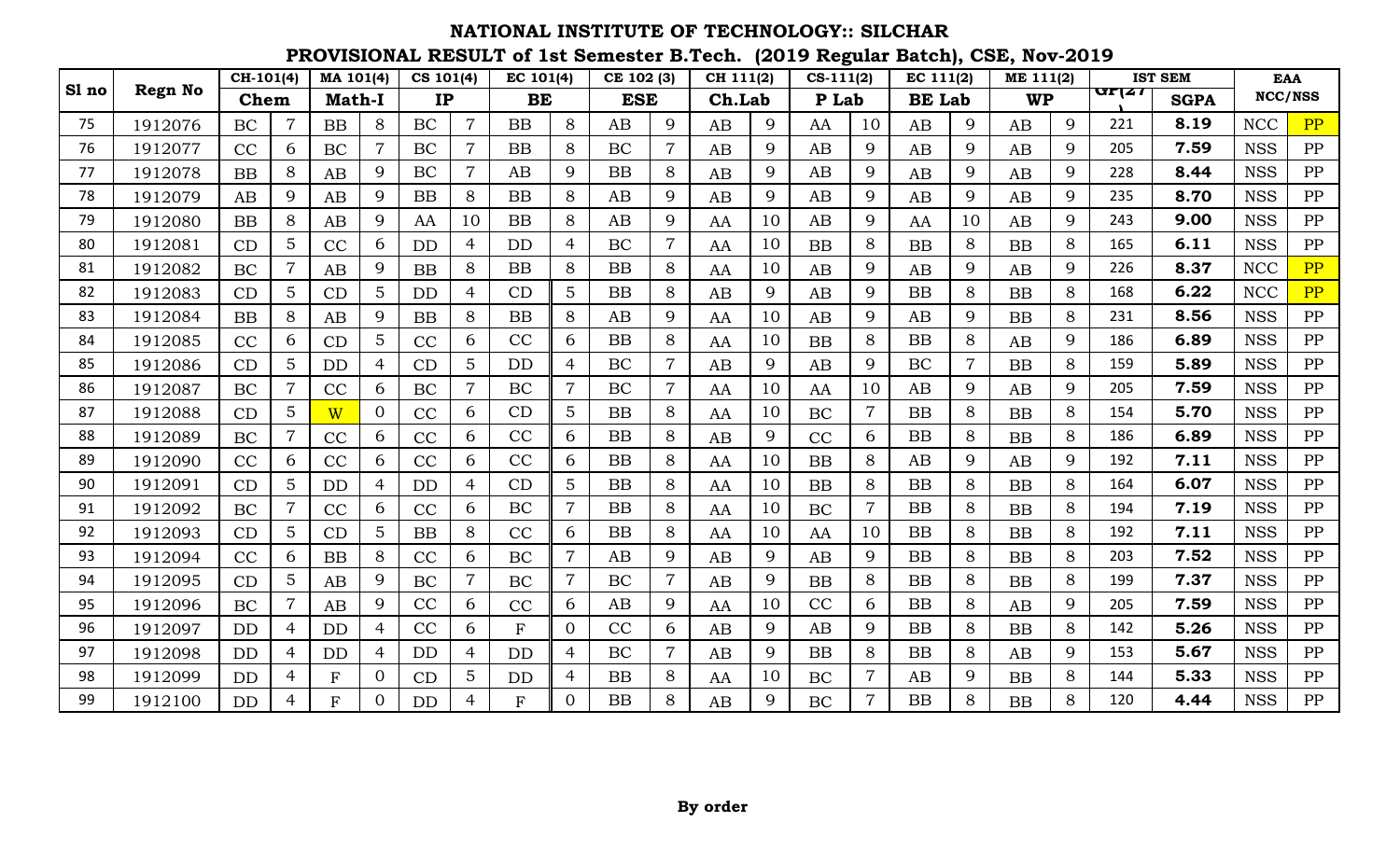|       |         | $CH-101(4)$  |                | MA 101(4)                 |                | CS 101(4) |                 | EC 101(4) |                 | CE 102 (3) |                | CH 111(2) |          | $CS-111(2)$    |                | EC 111(2)     |                | ME 111(2) |                |               | <b>IST SEM</b> |            | <b>EAA</b> |
|-------|---------|--------------|----------------|---------------------------|----------------|-----------|-----------------|-----------|-----------------|------------|----------------|-----------|----------|----------------|----------------|---------------|----------------|-----------|----------------|---------------|----------------|------------|------------|
| Sl no | Regn No | Chem         |                | <b>Math-I</b>             |                | IP        |                 | BE        |                 | <b>ESE</b> |                | Ch.Lab    |          | P Lab          |                | <b>BE</b> Lab |                | <b>WP</b> |                | $\pi$ r $\mu$ | <b>SGPA</b>    |            | NCC/NSS    |
| 100   | 1912101 | CD           | 5              | BC                        | $\overline{7}$ | CD        | $5\phantom{.}$  | CD        | $5\overline{)}$ | BB         | 8              | AB        | 9        | AB             | 9              | <b>BB</b>     | 8              | <b>BC</b> | $\overline{7}$ | 178           | 6.59           | <b>NCC</b> | PP         |
| 101   | 1912102 | <b>DD</b>    | 4              | CD                        | 5              | BC        | $\overline{7}$  | CC        | 6               | <b>BB</b>  | 8              | AB        | 9        | AB             | 9              | <b>BB</b>     | 8              | AB        | 9              | 182           | 6.74           | <b>NSS</b> | PP         |
| 102   | 1912103 | $\mathbf{F}$ | $\mathbf{0}$   | $\boldsymbol{\mathrm{F}}$ | $\overline{0}$ | F         | $\overline{0}$  | F         | $\overline{0}$  | <b>DD</b>  | 4              | AB        | 9        | CC             | 6              | BC            | $\overline{7}$ | BB        | 8              | 72            | 2.67           | <b>NSS</b> | PP         |
| 103   | 1912104 | <b>BC</b>    | $\overline{7}$ | AB                        | 9              | <b>BB</b> | 8               | BB        | 8               | AB         | 9              | AA        | 10       | AA             | 10             | <b>BB</b>     | 8              | <b>BB</b> | 8              | 227           | 8.41           | <b>NSS</b> | PP         |
| 104   | 1912105 | <b>BB</b>    | 8              | AB                        | 9              | BC        | $\overline{7}$  | <b>BB</b> | 8               | AB         | 9              | AA        | 10       | <b>BC</b>      | $\overline{7}$ | <b>BB</b>     | 8              | AB        | 9              | 223           | 8.26           | <b>NSS</b> | PP         |
| 105   | 1912106 | CC           | 6              | CC                        | 6              | BC        | $\overline{7}$  | CC        | 6               | BC         | $\overline{7}$ | AB        | 9        | BB             | 8              | <b>BB</b>     | 8              | <b>BB</b> | 8              | 187           | 6.93           | <b>NCC</b> | PP         |
| 106   | 1912107 | AB           | 9              | AB                        | 9              | AB        | 9               | AB        | 9               | AB         | 9              | AA        | 10       | AA             | 10             | AB            | 9              | AB        | 9              | 247           | 9.15           | <b>NSS</b> | PP         |
| 107   | 1912108 | CC           | 6              | CC                        | 6              | BC        | $\overline{7}$  | BB        | 8               | <b>BB</b>  | 8              | AA        | 10       | AB             | 9              | <b>BB</b>     | 8              | BB        | 8              | 202           | 7.48           | <b>NSS</b> | PP         |
| 108   | 1912109 | <b>BB</b>    | 8              | <b>BB</b>                 | 8              | BC        | $\overline{7}$  | <b>BB</b> | 8               | <b>BB</b>  | 8              | AA        | 10       | AA             | 10             | <b>BB</b>     | 8              | <b>BB</b> | 8              | 220           | 8.15           | <b>NSS</b> | PP         |
| 109   | 1912110 | <b>DD</b>    | 4              | ${\bf F}$                 | 0              | CD        | 5               | <b>DD</b> | $\overline{4}$  | CC         | 6              | AB        | 9        | <b>BB</b>      | 8              | AB            | 9              | <b>BB</b> | 8              | 138           | 5.11           | <b>NSS</b> | PP         |
| 110   | 1912111 | CC           | 6              | CD                        | 5 <sup>5</sup> | CD        | 5               | <b>BC</b> | $\overline{7}$  | <b>BB</b>  | 8              | AB        | 9        | <b>BB</b>      | 8              | AB            | 9              | <b>BB</b> | 8              | 184           | 6.81           | <b>NSS</b> | PP         |
| 111   | 1912113 | <b>BB</b>    | 8              | AB                        | 9              | AB        | 9               | BB        | 8               | AB         | 9              | AB        | 9        | AA             | 10             | <b>BB</b>     | 8              | AB        | 9              | 235           | 8.70           | <b>NSS</b> | PP         |
| 112   | 1912114 | CC           | 6              | F                         | $\Omega$       | CD        | $5\overline{)}$ | CD        | $5\overline{)}$ | BC         | $\overline{7}$ | AA        | 10       | BB             | 8              | AB            | 9              | AB        | 9              | 157           | 5.81           | <b>NSS</b> | PP         |
| 113   | 1912115 | DD           | 4              | <b>DD</b>                 | 4              | CD        | 5               | <b>DD</b> | $\overline{4}$  | BC         | $\overline{7}$ | AA        | 10       | BB             | 8              | <b>BB</b>     | 8              | <b>BB</b> | 8              | 157           | 5.81           | <b>NSS</b> | ${\rm PP}$ |
| 114   | 1912116 | <b>BB</b>    | 8              | BB                        | 8              | <b>BB</b> | 8               | <b>BB</b> | 8               | AB         | 9              | AA        | 10       | AB             | 9              | <b>BB</b>     | 8              | AB        | 9              | 227           | 8.41           | <b>NSS</b> | PP         |
| 115   | 1912117 | BC           |                | CC                        | 6              | BC        | $\overline{7}$  | <b>BB</b> | 8               | AB         | 9              | AA        | 10       | AA             | 10             | AB            | 9              | AB        | 9              | 215           | 7.96           | <b>NSS</b> | PP         |
| 116   | 1912118 | CC           | 6              | BC                        |                | CC        | 6               | CC        | 6               | <b>BB</b>  | 8              | AA        | 10       | AA             | 10             | BC            | $\overline{7}$ | AB        | 9              | 196           | 7.26           | <b>NSS</b> | PP         |
| 117   | 1912119 | CC           | 6              | AB                        | 9              | CC        | 6               | <b>BC</b> | $\overline{7}$  | AB         | 9              | AB        | 9        | AB             | 9              | <b>BB</b>     | 8              | <b>BB</b> | 8              | 207           | 7.67           | <b>NSS</b> | PP         |
| 118   | 1912120 | CD           | 5              | DD                        | $\overline{4}$ | CC        | 6               | <b>DD</b> | 4               | BC         | $\overline{7}$ | AB        | 9        | AB             | 9              | <b>BB</b>     | 8              | BB        | 8              | 165           | 6.11           | <b>NSS</b> | PP         |
| 119   | 1912121 | CC           | 6              | <b>BB</b>                 | 8              | BC        | $\overline{7}$  | <b>BB</b> | 8               | <b>BB</b>  | 8              | AB        | 9        | AA             | 10             | <b>BB</b>     | 8              | <b>BB</b> | 8              | 210           | 7.78           | <b>NSS</b> | PP         |
| 120   | 1912122 | F            | $\overline{0}$ | F                         | $\overline{0}$ | F         | $\Omega$        | F         | $\Omega$        | F          | $\Omega$       | F         | $\Omega$ | $\overline{F}$ | $\Omega$       | F             | $\Omega$       | F         | $\Omega$       | $\Omega$      | 0.00           | <b>NSS</b> | PP         |
| 121   | 1912123 | CD           | 5              | CC                        | 6              | BC        | $\overline{7}$  | <b>BB</b> | 8               | <b>BB</b>  | 8              | AA        | 10       | AB             | 9              | <b>BB</b>     | 8              | <b>BB</b> | 8              | 198           | 7.33           | <b>NCC</b> | PP         |
| 122   | 1912124 | CD           | 5              | DD                        | 4              | CD        | 5               | CC        | 6               | <b>BB</b>  | 8              | AB        | 9        | CC             | 6              | <b>BB</b>     | 8              | BB        | 8              | 166           | 6.15           | <b>NSS</b> | PP         |
| 123   | 1912125 | CD           | 5              | <b>BC</b>                 |                | BC        | $\overline{7}$  | <b>BC</b> | $\overline{7}$  | <b>BC</b>  |                | AB        | Q        | AA             | 10             | AA            | 10             | <b>BB</b> | 8              | 199           | 7.37           | <b>NCC</b> | PP         |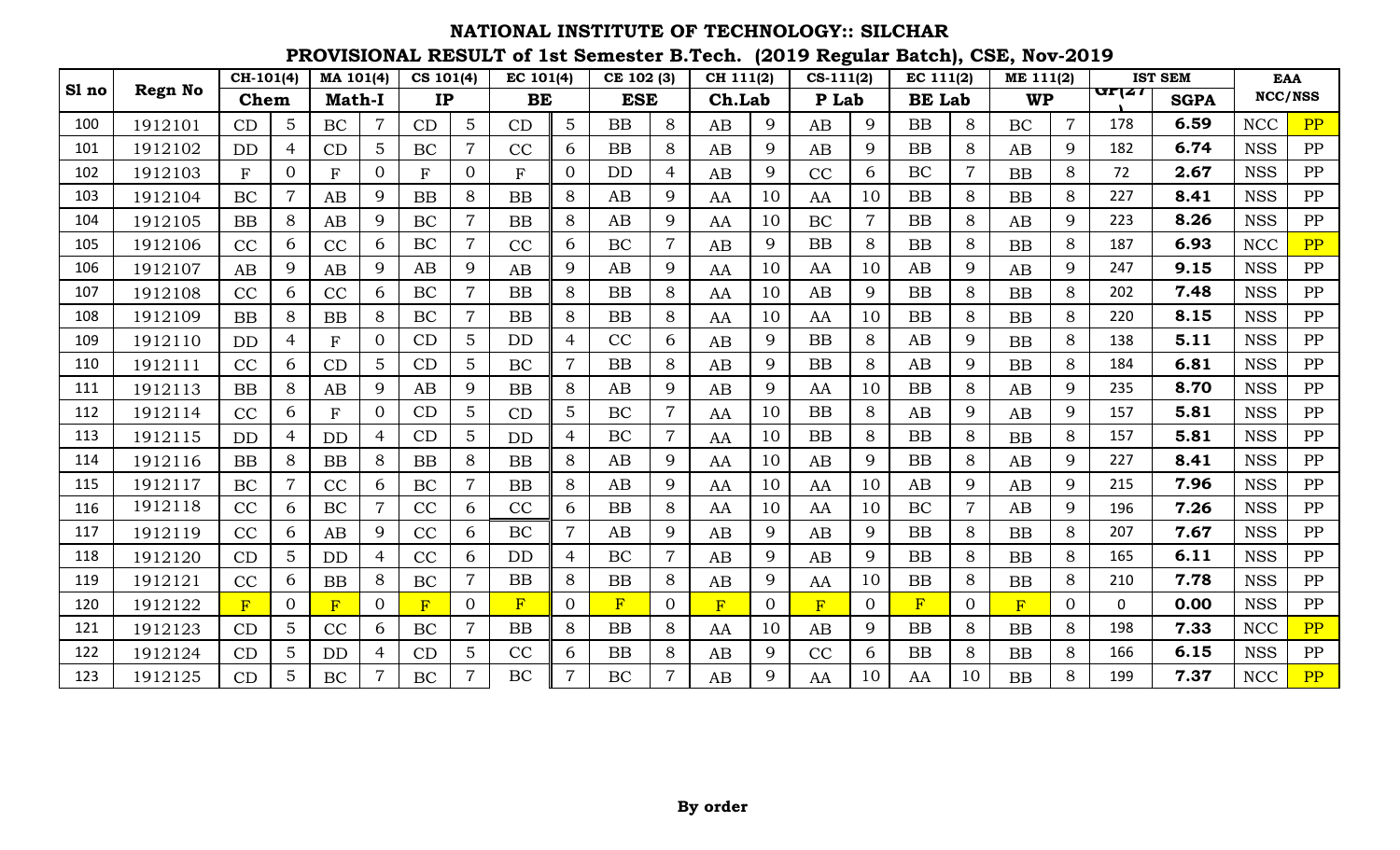|       |                | $\overline{CH-101(4)}$ |                | MA 101(4)     |                | CS 101(4)    |                | EC 101(4)   |                | CE 102 (3) |                | CH 111(2) |                | $CS-111(2)$ |                | EC 111(2)     |                | ME 111(2) |                |                               | <b>IST SEM</b> | <b>EAA</b> |            |
|-------|----------------|------------------------|----------------|---------------|----------------|--------------|----------------|-------------|----------------|------------|----------------|-----------|----------------|-------------|----------------|---------------|----------------|-----------|----------------|-------------------------------|----------------|------------|------------|
| Sl no | <b>Regn No</b> | Chem                   |                | <b>Math-I</b> |                | IP           |                | BE          |                | <b>ESE</b> |                | Ch.Lab    |                | P Lab       |                | <b>BE</b> Lab |                | <b>WP</b> |                | $\mathbf{u}$ r $\mathbf{z}$ r | <b>SGPA</b>    |            | NCC/NSS    |
| 124   | 1912126        | F                      | $\Omega$       | W             | $\overline{0}$ | $\mathbf{F}$ | $\overline{0}$ | F           | $\overline{0}$ | CC         | 6              | AB        | 9              | <b>BC</b>   | $\overline{7}$ | CC            | 6              | <b>BC</b> | $\overline{7}$ | 76                            | 2.81           | <b>NSS</b> | PP         |
| 125   | 1912127        | CC                     | 6              | CC            | 6              | <b>BC</b>    | $\overline{7}$ | CC          | 6              | <b>BB</b>  | 8              | AB        | $\mathbf Q$    | AB          | 9              | <b>BB</b>     | 8              | AB        | 9              | 194                           | 7.19           | <b>NSS</b> | PP         |
| 126   | 1912128        | BC                     |                | BC            |                | AB           | 9              | BC          | $\overline{7}$ | <b>BB</b>  | 8              | AB        | 9              | AB          | 9              | BC            | $\overline{7}$ | AB        | 9              | 212                           | 7.85           | <b>NSS</b> | PP         |
| 127   | 1912129        | <b>DD</b>              | 4              | CC            | 6              | <b>DD</b>    | 4              | CC          | 6              | BC         | $\overline{7}$ | BB        | 8              | AB          | 9              | <b>BB</b>     | 8              | BB        | 8              | 167                           | 6.19           | <b>NSS</b> | PP         |
| 128   | 1912130        | CC                     | 6              | CD            | $\overline{5}$ | BC           | $\overline{7}$ | CD          | 5              | <b>BB</b>  | 8              | AB        | 9              | BC          | $\overline{7}$ | <b>BB</b>     | 8              | BB        | 8              | 180                           | 6.67           | <b>NSS</b> | PP         |
| 129   | 1912131        | BC                     | 7              | BC            | $\overline{7}$ | BC           | $\overline{7}$ | BB          | 8              | BB         | 8              | AB        | $\mathbf Q$    | AA          | 10             | <b>BB</b>     | 8              | BB        | 8              | 210                           | 7.78           | <b>NCC</b> | PP         |
| 130   | 1912132        | <b>BB</b>              | 8              | <b>BB</b>     | 8              | BC           | $\overline{7}$ | <b>BB</b>   | 8              | <b>BB</b>  | 8              | <b>BB</b> | 8              | AB          | 9              | <b>BB</b>     | 8              | AB        | 9              | 216                           | 8.00           | <b>NSS</b> | PP         |
| 131   | 1912133        | <b>BB</b>              | 8              | AA            | 10             | AB           | 9              | AA          | 10             | AB         | 9              | AB        | 9              | AA          | 10             | AB            | 9              | AB        | 9              | 249                           | 9.22           | <b>NSS</b> | PP         |
| 132   | 1912134        | CC                     | 6              | BC            | $\overline{7}$ | CC           | 6              | BB          | 8              | <b>BB</b>  | 8              | AB        | 9              | <b>BB</b>   | 8              | AB            | 9              | AB        | 9              | 202                           | 7.48           | <b>NSS</b> | PP         |
| 133   | 1912135        | <b>DD</b>              | $\overline{4}$ | <b>DD</b>     | $\overline{4}$ | <b>DD</b>    | $\overline{4}$ | <b>DD</b>   | $\overline{4}$ | BB         | 8              | AB        | 9              | <b>BC</b>   | $\overline{7}$ | <b>BB</b>     | 8              | <b>BB</b> | 8              | 152                           | 5.63           | <b>NSS</b> | PP         |
| 134   | 1912136        | BC                     | $\overline{7}$ | <b>BB</b>     | 8              | BC           | $\overline{7}$ | BC          | $\overline{7}$ | BC         | $\overline{7}$ | AB        | 9              | AB          | 9              | AB            | 9              | BB        | 8              | 207                           | 7.67           | <b>NSS</b> | ${\rm PP}$ |
| 135   | 1912137        | DD                     | 4              | CC            | 6              | CC           | 6              | CD          | 5 <sup>5</sup> | BC         | 7              | BB        | 8              | AB          | 9              | <b>BB</b>     | 8              | BB        | 8              | 171                           | 6.33           | <b>NSS</b> | PP         |
| 136   | 1912138        | F                      | $\overline{0}$ | $\mathbf{F}$  | $\overline{0}$ | $\mathbf{F}$ | $\overline{0}$ | F           | $\overline{0}$ | CD         | 5              | BC        | $\overline{7}$ | CD          | 5              | BC            | $\overline{7}$ | <b>BB</b> | 8              | 69                            | 2.56           | <b>NSS</b> | PP         |
| 137   | 1912139        | BC                     |                | BC            |                | BC           | $\overline{7}$ | BC          | $\overline{7}$ | BC         | $\overline{7}$ | BC        |                | AB          | 9              | AB            | 9              | AB        | 9              | 201                           | 7.44           | <b>NSS</b> | PP         |
| 138   | 1912140        | BB                     | 8              | BC            | $\overline{7}$ | CC           | 6              | CD          | 5 <sup>5</sup> | <b>BB</b>  | 8              | BB        | 8              | AB          | 9              | AB            | 9              | AB        | 9              | 198                           | 7.33           | <b>NSS</b> | PP         |
| 139   | 1912141        | CC                     | 6              | CD            | 5              | CC           | 6              | $\mathbf F$ | $\overline{0}$ | <b>BB</b>  | 8              | AB        | 9              | AA          | 10             | <b>BB</b>     | 8              | BB        | 8              | 162                           | 6.00           | <b>NSS</b> | PP         |
| 140   | 1912142        | BC                     | $\overline{7}$ | $\rm F$       | $\Omega$       | CD           | 5              | <b>DD</b>   | 4              | <b>BB</b>  | 8              | AB        | 9              | AB          | 9              | AA            | 10             | AB        | 9              | 162                           | 6.00           | <b>NSS</b> | ${\rm PP}$ |
| 141   | 1912143        | CC                     | 6              | CC            | 6              | CC           | 6              | <b>DD</b>   | $\overline{4}$ | <b>BC</b>  | $\overline{7}$ | AB        | 9              | AB          | 9              | <b>BB</b>     | 8              | <b>BC</b> | $\overline{7}$ | 175                           | 6.48           | <b>NSS</b> | PP         |
| 142   | 1912144        | <b>BB</b>              | 8              | CD            | $5^{\circ}$    | $\mathbf{F}$ | $\overline{0}$ | CC          | 6              | AB         | 9              | AB        | 9              | <b>BB</b>   | 8              | <b>BB</b>     | 8              | <b>BB</b> | 8              | 169                           | 6.26           | <b>NSS</b> | PP         |
| 143   | 1912145        | <b>BB</b>              | 8              | AB            | 9              | CD           | 5              | BB          | 8              | <b>BB</b>  | 8              | AB        | 9              | <b>BB</b>   | 8              | <b>BB</b>     | 8              | <b>BB</b> | 8              | 210                           | 7.78           | <b>NSS</b> | PP         |
| 144   | 1912146        | BC                     | $\overline{7}$ | CC            | 6              | CD           | 5              | <b>DD</b>   | $\overline{4}$ | AB         | 9              | AB        | 9              | <b>BB</b>   | 8              | <b>BB</b>     | 8              | AB        | 9              | 183                           | 6.78           | <b>NSS</b> | PP         |
| 145   | 1912147        | <b>BB</b>              | 8              | CC            | 6              | <b>BB</b>    | 8              | CC          | 6              | <b>BB</b>  | 8              | AB        | 9              | AB          | 9              | AB            | 9              | AB        | 9              | 208                           | 7.70           | <b>NSS</b> | PP         |
| 146   | 1912148        | <b>BB</b>              | 8              | CC            | 6              | BC           | $\overline{7}$ | <b>BC</b>   | $\overline{7}$ | <b>BB</b>  | 8              | AB        | $\mathbf Q$    | AA          | 10             | AB            | 9              | <b>BB</b> | 8              | 208                           | 7.70           | <b>NSS</b> | PP         |
| 147   | 1912149        | <b>BB</b>              | 8              | <b>BB</b>     | 8              | BC           | $\overline{7}$ | BB          | 8              | AB         | 9              | AB        | 9              | AB          | 9              | AB            | 9              | AB        | 9              | 223                           | 8.26           | <b>NSS</b> | PP         |
| 148   | 1912150        | <b>BB</b>              | 8              | AB            | 9              | <b>BC</b>    | $\overline{7}$ | CC          | 6              | AB         | Q              | AB        | 9              | AB          | 9              | <b>BB</b>     | 8              | AB        | 9              | 217                           | 8.04           | <b>NSS</b> | PP         |